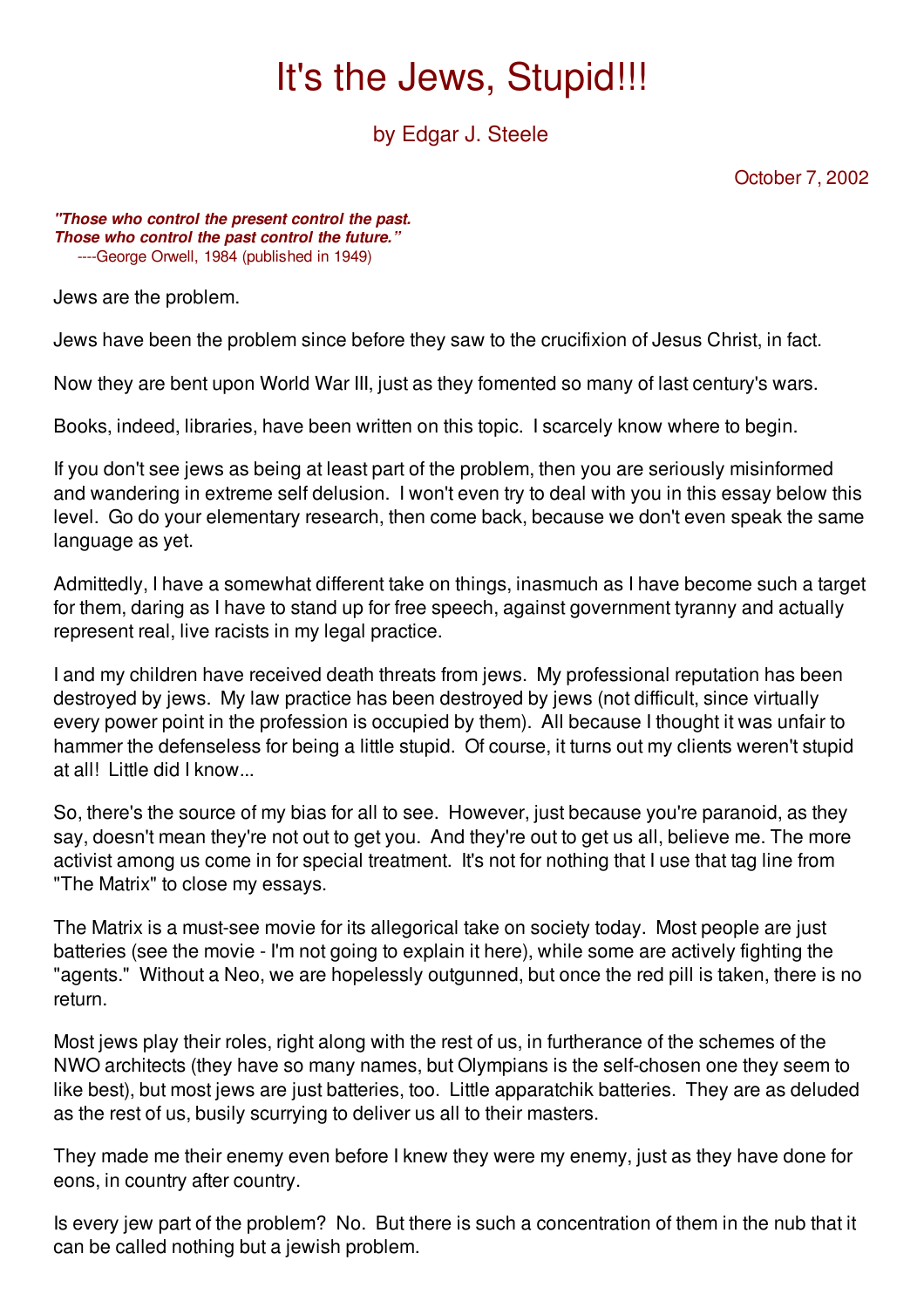The current major manifestation is the impending invasion of Iraq, soon to be followed by America's war on the rest of Israel's enemies. This isn't particularly relevant, but click on the following link for a streaming-video cartoon that best expresses for me the reason we are bent on invading Iraq:

## <http://www.markfiore.com/animation/corrections.swf>

There is a reason that America has become the second most-hated country in the world (after Israel, of course). We have bound ourselves to Israel and given over our media and our government to zionists. Again, do your research and find out that all the media is now jewish controlled, as are most of the government power positions, virtually all of banking and education and a good percentage of corporations.

History has been rewritten. The truth about so many things is starting to emerge: Pearl Harbor, Lincoln, etc. My favorite is the Holocaust shakedown, which now is becoming too threadbare to be sustained. A friend of mine puts it best: In all of German-occupied Europe, there resided 2.4 million jews before the war, according to the World Jewish Encyclopedia. After the war, 3.8 million jewish "Holocaust Survivors" were receiving pensions from the German government. Tragically, the remaining 6 million were lost.

The "mass graves" at Treblinka have been proven not to exist. There were no gas chambers and ovens at Dachau and Auschwitz. Even the jews have been forced to acknowledge these facts. Do your research and find this out for yourself.

The Diary of Anne Frank was partially written with a ball-point pen. Ball-point pens were not commercially available until after World War II.

These have been lies, people.

In Canada, Germany, Austria, England, Holland and many other Western European countries, I would go to jail for saying what I did in the four previous paragraphs. Ask those now languishing in those countries' prisons for saying the same things. Guess who is trying to get the laws passed in America to jail us here, too, merely for saying the same thing?

During Clinton's first presidential campaign, his campaign director, James Carville, devised a simple thing to keep Clinton focused on what Carville correctly perceived to be the very thing about which the American electorate was most concerned. He wrote, "It's the economy, stupid!" on a piece of poster paper and taped it to the wall over Clinton's desk. I propose to employ the same sort of thing, in order to keep us focused on what I perceive to be the real problem in the world today:

It's the *jews*, stupid!!!

The present is being rewritten as we speak. Thus, it becomes possible for them to write the future, just as foretold by Orwell. Sad to say, the future does not bode well for the likes of thee and me.

I have been dragged, kicking and screaming, to the conclusion that we come to life with considerable baggage, hardwired into our soul/DNA/genes/whatever. I conclude that the jews cannot help it.

Their need to get on top of us, all the while whining about what victims they are, is a part of their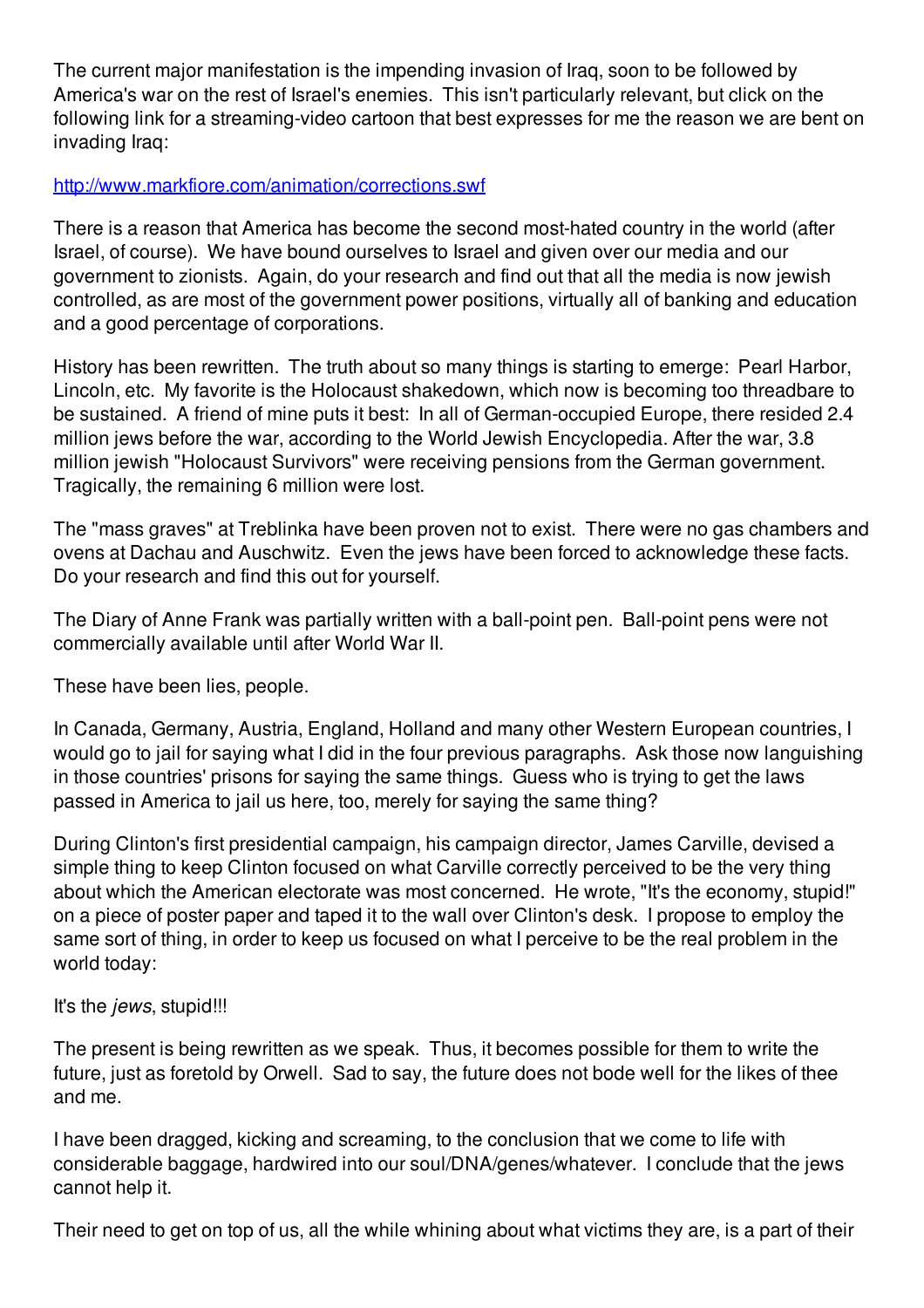<span id="page-2-0"></span>basic structure. Most jews with any honesty will attribute it to their culture. True, so far as that goes, but it does not go nearly far enough.

Many on my list will never see this message. I find that my internet access is being cut off incrementally. Many ISPs are blocking my domain name, saying there is either something technically wrong with my domain hoster's DNS addressing (there is nothing wrong with it) or in retaliation for spamming and virus propagation.

The recent bugbear virus has been sent to lots of people this past week, with my domain name embedded as the source. I've been getting tons of returns from people of whom I have never heard, and who have never heard of me. The virus gets directed to some poor sap's computer, you see, which then dutifully spreads itself to everybody the poor sap knows, with the return address being "[poorsap@conspiracypenpal.com.](mailto:poorsap@conspiracypenpal.com.)" Bounces and complaints come into my domain's catch-all mailbox. My equipment is clean, of course. ISPs, thinking I am the source, put my domain name on black lists, so that, henceforth, none of their customers ever see anything from me.

If it were just me, I would chalk it up to paranoia. But, it isn't. There are a number of the politically incorrect being targeted by the chosen who have been getting precisely the same treatment. So much so, that I suspect the bugbear virus is simply a cover for shutting us down.

It's the *jews*, stupid!!!

This is far worse than the hack attacks so many of us suffered in July and August, routed through palnet.com on the West Bank by Israelis. That was coincident with the huge upsurge in in the WormKlez virus, you may recall.

Please pass this on to others. If you know you are on my list and not getting this firsthand, please raise a stink with your ISP about it. Without you even knowing it, lots of people like myself are being cut off from you. This is how censorship on the Internet is taking place these days.

That's why I feel I need to get this particular message out of my craw...before I lose my forum altogether. And there is so much to say...as I said - books and libraries.

Lots of this stuff gets traced back to Israel directly or close by, such as to Palnet.com. I have done it, time and again, as well as to one jew or another in New York. Those who have not researched this are totally unaware of the massive bulletin board campaign being waged out of Israel, orchestrated by jews everywhere against those of us here in America trying to awaken our countrymen.

Yes, there is a conspiracy. Yes, it is being run by jews. Yes, it is being condoned by our government, which has become jewish.

It isn't benign, either. Witness noted Harvard Law Professor (and jew) Alan Dershowitz' serious suggestion about legalizing torture in America for dissidents. His preferred method: antiseptic needles inserted beneath one's fingernails. By the way, just how does Harvard end up having half its student body being jewish, particularly when most of us can't afford to send our kids to state colleges?

And who, exactly, do you suppose is behind the recent eradication of the Bill of Rights in America? And, with most of the legal profession's power positions now in jewish hands, there is nobody to set things right.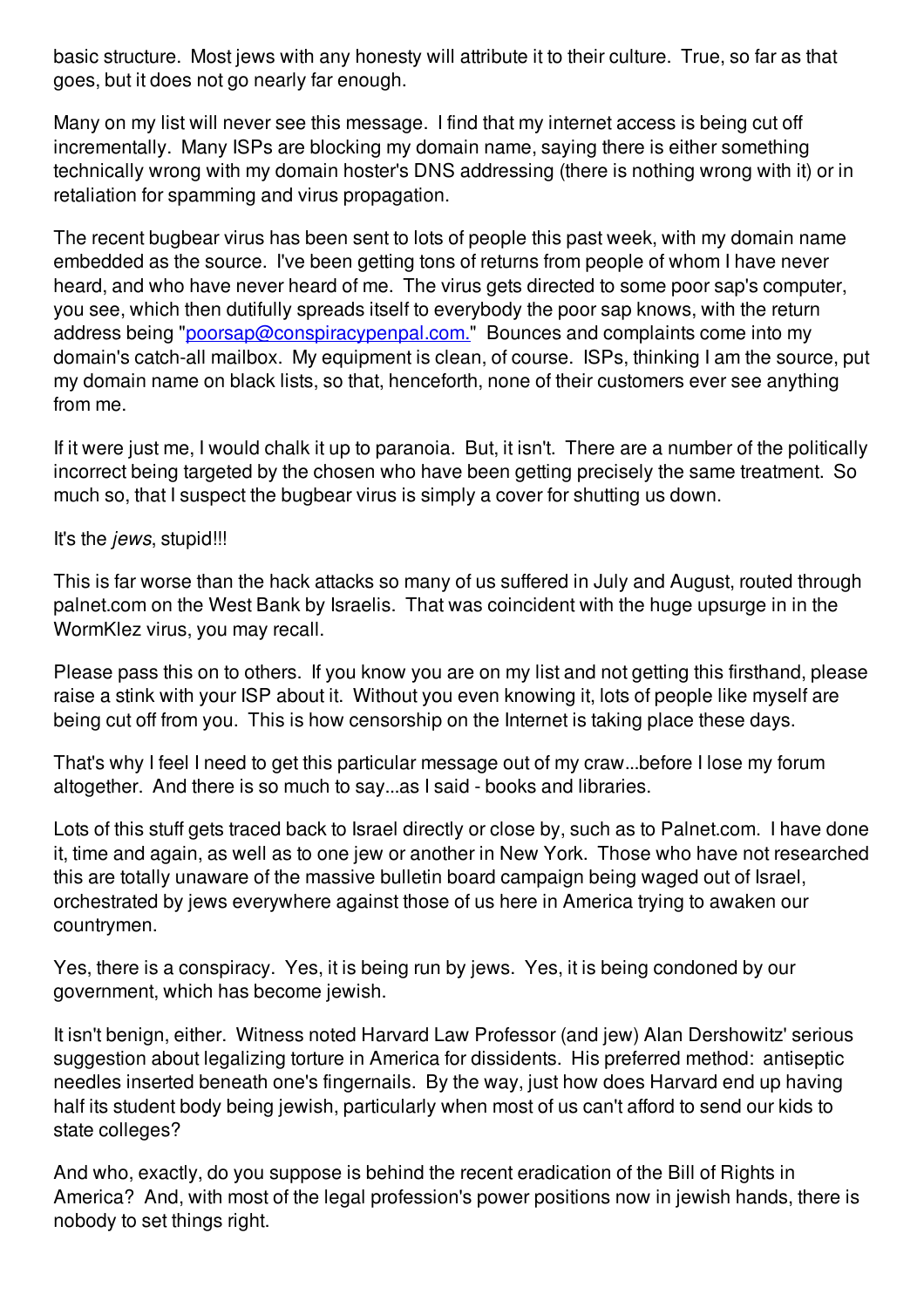It's the *jews*, stupid!!!

California's state government is sinking into a morass of red ink, clearly leading the nation into the depression. So, why do even the most ridiculous jewish interests still get all the state funding they want, led by the Simon Wiesenthal Center in LA, as evident from the most recently-approved state budget?

Just as they were in Russia, jews have become the American ruling class. Just as they did in Russia, they are bleeding America dry. What, you didn't know communism was a jewish invention? Just what do you think Lenin, Marx and Trotsky were? Just who do you think funded the Russian "Revolution?" What do you think a kibbutz is? Just who you do think was responsible for killing over 20 million Russian Christians in the early 1900s?

The Russian mafia? No, the *jewish* mafia. And the mob in America is, and has been for the past hundred years, *jewish*.

Who do you think is behind the move to eradicate Christianity from America, starting with every public venue? Check out the names of the plaintiffs and attorneys and judges involved with those Pledge of Allegience, Ten Commandments, Christmas lights, cross cases...they rhyme.

## It's the *jews*, stupid!!!

JudeoChristian? What a sick joke. This was a Christian country when founded. It has become a zionist country. Judaism is anathema to Christianity. Read the Talmud before you reject this line of thinking. I have. You will be shocked, I promise you. Read the New Testament. Christ said it straight out. Things have not changed in two thousand years.

Who do you think has been behind the racial polarization in America during the last forty years? Do your research. Find out the names of the civil rights "leaders" and lawyers - you'll be surprised, I guarantee you, to find that...they rhyme.

What, you didn't know that all the jews in political power in the US today are also Israeli citizens? Just ask Ari Fleischer, Bush's spokesman, or Paul Wolfowitz, Perle, Libby, Adelman, Satloff, Kissinger, Luttwak, Feith, Zakheim, Abrams, Grossman, Haass, Zoelick, Schlesinger, Sembler, Chertoff, Bolton, Greenspan, Goldsmith, Golden, Gersten, Gildenhorn, Weinberger, Bodman, Cohen, Davis, Bloomfield, Lefkowitz, Frum, Melman, Blakeman...all jewish and all running things in Washington. Names from today's newspapers.

Even Colin Powell has a jewish forebear; he grew up in a jewish neighborhood and speaks Yiddish (didn't know that, did you?). His family was *shabbas goy* for the jews (did their forbidden work on the sabbath).

## It's the *jews*, stupid!!!

The price for the White House? Selling out to jewish interests. That's why the so-called War on Terror. That's how Bush came from nowhere and coasted to the Presidency. He, Clinton before him and most of the presidents of modern times are traitors, pure and simple. They sold their country, including you and me, for a turn at the trough. Yes, you heard me right: George Bush is a traitor.

Why in the world does America have to share Israel's fate, simply because the jews want to eject the Palestinians from all of Palestine today? Why do American boys have to die to advance Israel's interests, when Israel's boys do everything they can to shirk the call of duty during war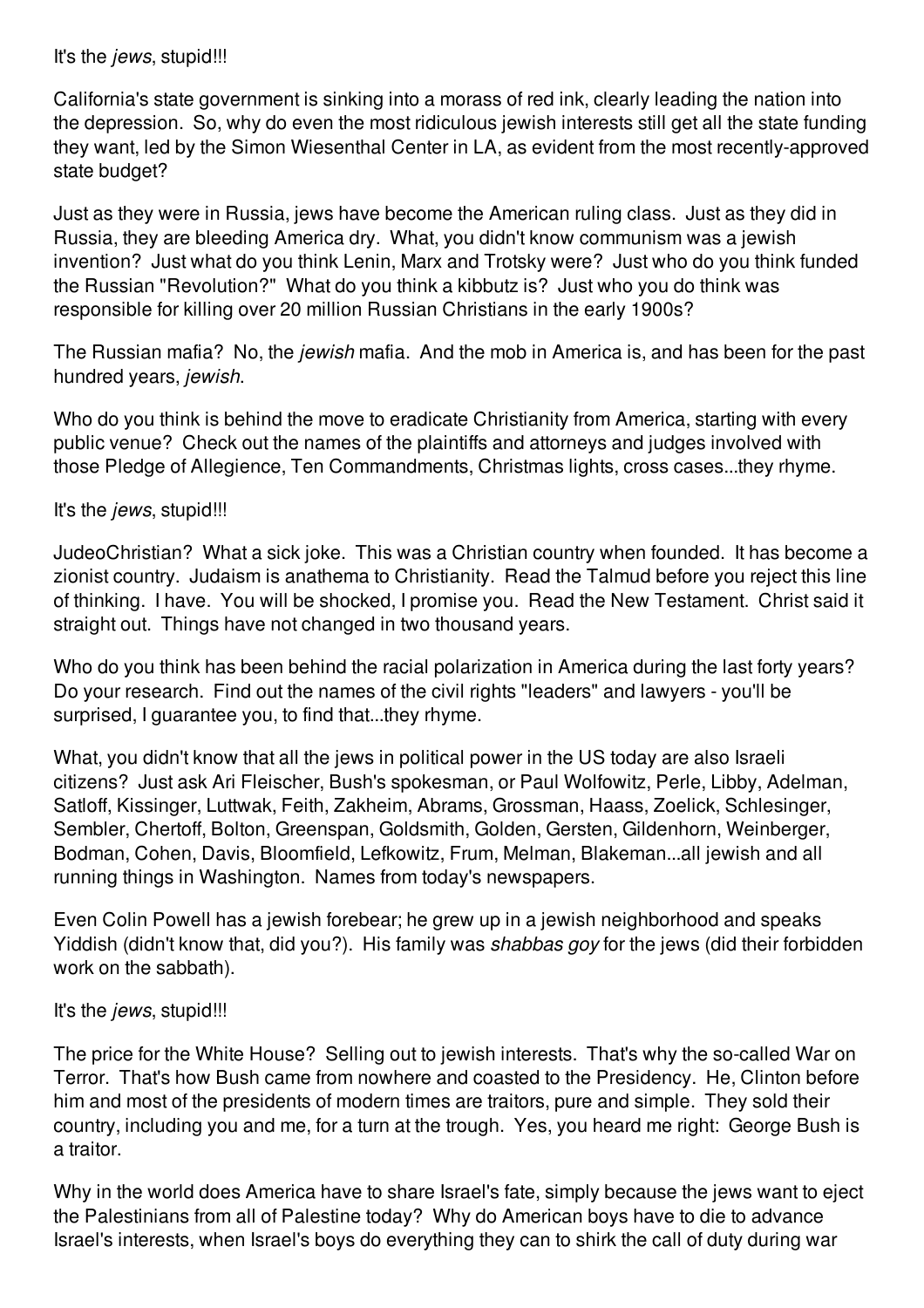(did you know the malingering coward slapped by Patton was jewish?)?

Why does America lionize people like Clinton and Bush, both of whom dodged the draft? Shabbas goy...that's all they are.

It's the *jews*, stupid!!!

They are going to get a large number of Americans killed, and soon. They are going to impoverish almost all of us. The party is over.

Something is coming at us, and coming fast. The market is in freefall again. It is one month until general elections here in America. Several major banks are literally on the edge of failing. Deflation is actively taking hold, along with its cousin, Depression. Bush has been slamming through his domestic crackdown agenda, designed to cope with all of us when the wheels come off next year.

Monday night brings some sort of major presidential address about Iraq. Look for Bush to announce that he doesn't need UN approval to wage war on Iraq. Of course, we've been bombing that country to shreds for weeks already (everybody in Europe knows this, but it has been suppressed in America).

War is the classic distraction from an economic meltdown.

Expect another 911 at any moment, to generate the necessary public support for the Bush/NWO agenda.

No, 911 wasn't perpetrated by a bunch of ragheads at the controls of 757s - again, do your research and think for yourself. The 8 am work population for the WTC was about 40,000. Countless jewish companies moved out just in advance of 911 or had their entire staffs elsewhere that day. Jews, laughing gleefully, were witnessed photographing the entire disaster. Number of israeli jews who died along with all those innocent victims, foreign nationals and police/firefighter heroes: exactly one. Before 911, Israel was being badly skewered in America's jewish-controlled media. That has all changed now, of course. Follow the money.

It's the *jews*, stupid!!!

Wake yourself up fully, then awaken the others. That's all we can do...for now.

New America. An idea whose time has come.

-ed

"I didn't say it would be easy. I just said it would be the truth." - Morpheus

Copyright © Edgar J. Steele, 2002

Forward as you wish. Permission is granted to circulate among private individuals and groups, post on all Internet sites and publish *in full* in all not-for-profit publications. Contact author for all other rights, which are reserved.

Write to me at [Steele@ConspiracyPenPal.com](mailto:Steele@PlainLawTalk.com)